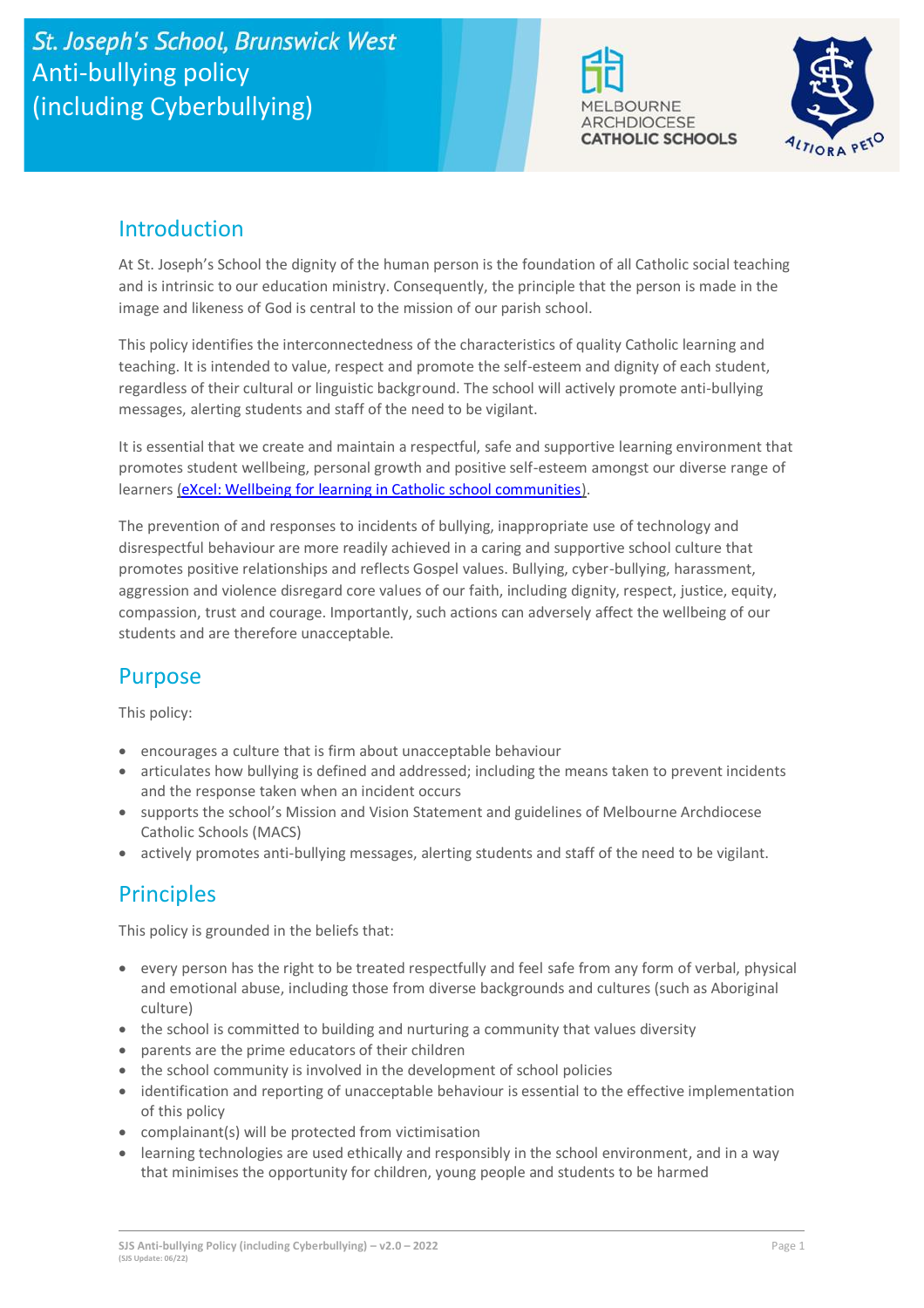- communication is respectful and human dignity is valued
- regular monitoring of school policies is necessary, and improvements are made where appropriate.

## **Definitions**

**Bullying:** is repeated unreasonable behaviour directed towards a person that creates a risk to health and safety. It occurs when an individual or a group deliberately upsets or hurts another person, their property, reputation or social acceptance on more than one occasion. Forms of bullying include:

**Physical bullying**: pushing, shoving, fighting, pinching and any other unwelcome physical contact used intentionally to intimidate or hurt someone.

**Verbal bullying:** put downs, particularly those referring to physical characteristics, can result in loss of self-esteem. Racial discrimination of any kind is a form of bullying.

**Gesture bullying:** non-verbal signals used to silence and intimidate a victim.

**Extortion bullying:** physically stronger and more powerful students may bully other students into giving up their possessions, buying food and drink, or taking part in rule breaking activities.

**Exclusion bullying:** deliberately being left out of activities is a most hurtful form of bullying.

**Visual bullying:** offensive notes or material, graffiti, or damaging other people's possessions.

**Sexual bullying:** touching, sexually orientated jokes, drawings of, or writing about someone's body, using rude names or commenting about someone's morals, unwanted invitations of a sexual nature, asking questions about someone's private life.

**Cyber-bullying:** the use of various forms of electronic media to spread text and visual messages to cause hurt, embarrassment, intimidation.

**Categories of Bullying:** There are three broad categories of bullying:

- **1. Direct physical bullying:** This form includes hitting, tripping, and pushing or damaging property.
- **2. Direct verbal bullying:** This form includes name calling, insults, homophobic or racist remarks, or verbal abuse.
- **3. Indirect bullying:** This form of bullying is harder to recognise and often carried out behind the bullied person's back. It is designed to harm someone's social reputation and/or cause humiliation. Indirect bullying includes:
	- lying and spreading rumours
	- playing nasty jokes to embarrass and humiliate
	- mimicking
	- encouraging others to socially exclude someone
	- damaging someone's social reputation and social acceptance
	- cyber-bullying, which involves the use of email, text messages or chat rooms to humiliate and distress someone.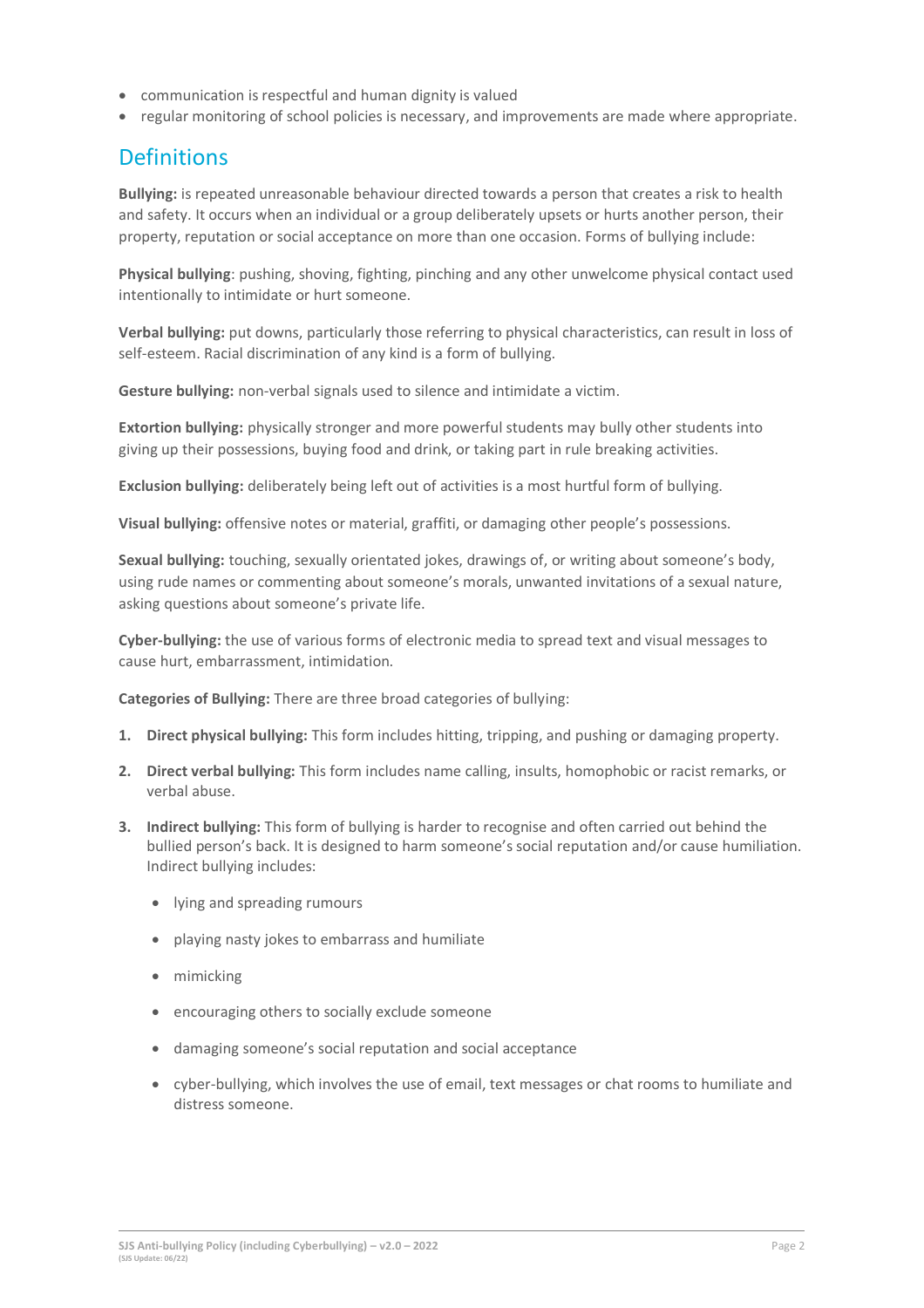#### **What Bullying is Not**

Many distressing behaviours are not examples of bullying, even though they are unpleasant and often require teacher intervention and management. There are three socially unpleasant situations that are often confused with bullying including:

- **Mutual conflict:** In mutual conflict situations, there is an argument or disagreement between students but not an imbalance of power. Both parties are upset and usually both want a resolution to the problem. However, unresolved mutual conflict sometimes develops into a bullying situation, with one person becoming targeted repeatedly for 'retaliation' in a one-sided way.
- **Social rejection or dislike:** Unless the social rejection is directed towards someone specifically and involves deliberate and repeated attempts to cause distress, exclude or create dislike by others, it is not bullying.
- **Single-episode acts:** Single episodes of nastiness or physical aggression are not the same as bullying. If a student is verbally abused or pushed on one occasion they are not being bullied. Nastiness or physical aggression that is directed towards many different students is not the same as bullying.

### **Procedures**

All members of our school community must be aware of the possibility of bullying and take action to prevent bullying if it is reasonably foreseeable.

#### **Responsibilities: The school**

St. Joseph's School will respond to all reported incidents of bullying, perceived or actual, sensitively, fairly and promptly by:

- using an Anti-Bullying Response Pathway when we become aware of incidents. The Pathway assists with a regulated and thorough response.
- implementing an Anti-Bullying Action Plan as part of the Response Pathway.
- keeping a written record of any bullying investigation.
- encouraging students, staff and parent and carers to report bullying and cyber-bullying to the class teacher or directly to the principal
- investigating complaints of bullying and cyber-bullying in a manner that respects the dignity and privacy of those involved.
- ensuring that complaints of bullying and cyber-bullying are handled in a way that is sensitive to students' cultural and linguistic backgrounds, and that recognises the diverse circumstances of students
- nominating a person or staff to co-ordinate strategies for the resolution of specific bullying incidents reported in this school
- notifying parents/guardians/carers of bullying incidents involving their children and allowing them to have input into decisions that affect their children, where this is appropriate
- notifying the relevant Regional Leadership Consultant of any serious incident
- contacting the Police/Police Youth Liaison Officer if the bullying situation has involved violence, threat of harm or alleged criminal conduct
- maintaining records of bullying incidents and related interventions in accordance with relevant recordkeeping requirements (such as the Public Record Office Victoria Recordkeeping Standards)
- conducting Student Safety Audits at least once a year to promote safe, inclusive and respectful learning environments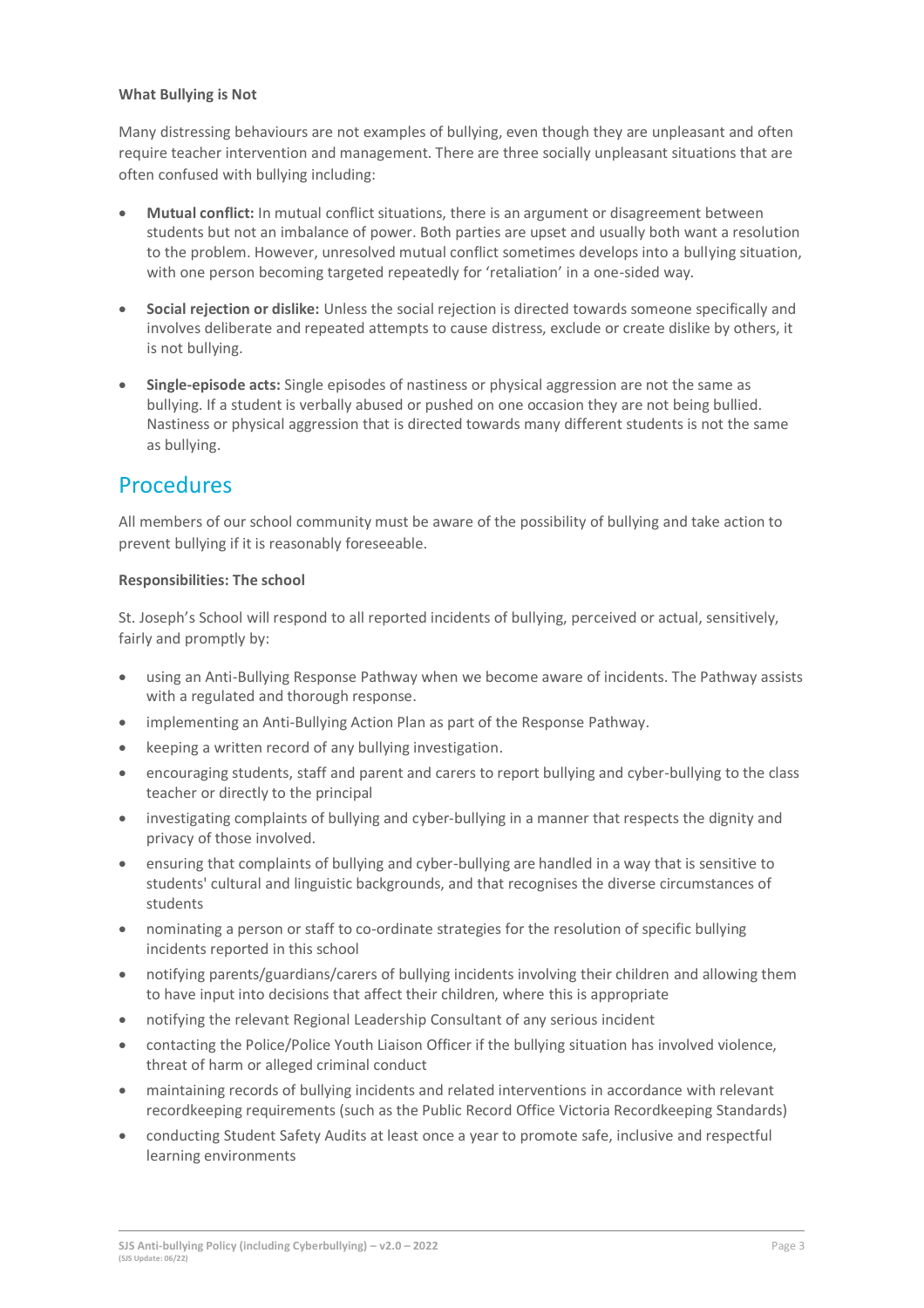- promoting student voice and empowerment in classrooms and through the use of Student Representative Council to discuss matters associated with bullying, cyber bullying, safety and wellbeing
- reviewing and evaluating the school's anti-bullying policy and the responsible use of technology procedures to ensure they are working effectively.
- engaging with parents/guardians/carers to review and evaluate the school's anti-bullying policy and the responsible use of technology procedures to ensure they are working effectively.

#### **Responsibilities: Staff**

Staff at St. Joseph's School aim to treat all members of the school community with dignity and respect and build respectful relationships that respond effectively and sensitively to the needs of each student by:

- implementing the student anti-bullying and responsible use of technology procedures by responding promptly and appropriately to reported incidents of bullying, in a way that is sensitive to the diverse backgrounds and circumstances of students
- supporting the student anti-bullying and responsible use of technology procedures through positive modelling and the promotion of appropriate behaviour
- engaging in professional learning to support appropriate anti-bullying responses which could include cyber safety, restorative justice practices, mediation and developing social skills in students. Such opportunities are made available to staff on the same basis as other professional learning.
- supporting all aspects of related school policies
- remaining vigilant in how students are using technology through positive modelling and the promotion of appropriate behaviour
- embedding critical thinking, values clarification, respectful relationships and developing empathy into our teaching practice
- responding to bullying and cyber-bullying concerns by providing age appropriate guidance and boundaries so that students can learn to self-regulate.

#### **Responsibilities: Students**

Students at St. Joseph's School have responsibilities to use technology appropriately and respectfully. The staff at St. Joseph's School will encourage and support students to:

- follow the anti-bullying and responsible use of technology procedures
- immediately seek help from a trusted adult if they are aware of or involved in a bullying or cyberbullying incident
- seek support if bullied and refrain from retaliating in any bullying incident
- understand that any social networking site that identifies the school by name or image or implication is part of the school environment
- in age-appropriate circumstances the student should keep evidence of alleged bullying and produce it on request (for example phone text messages).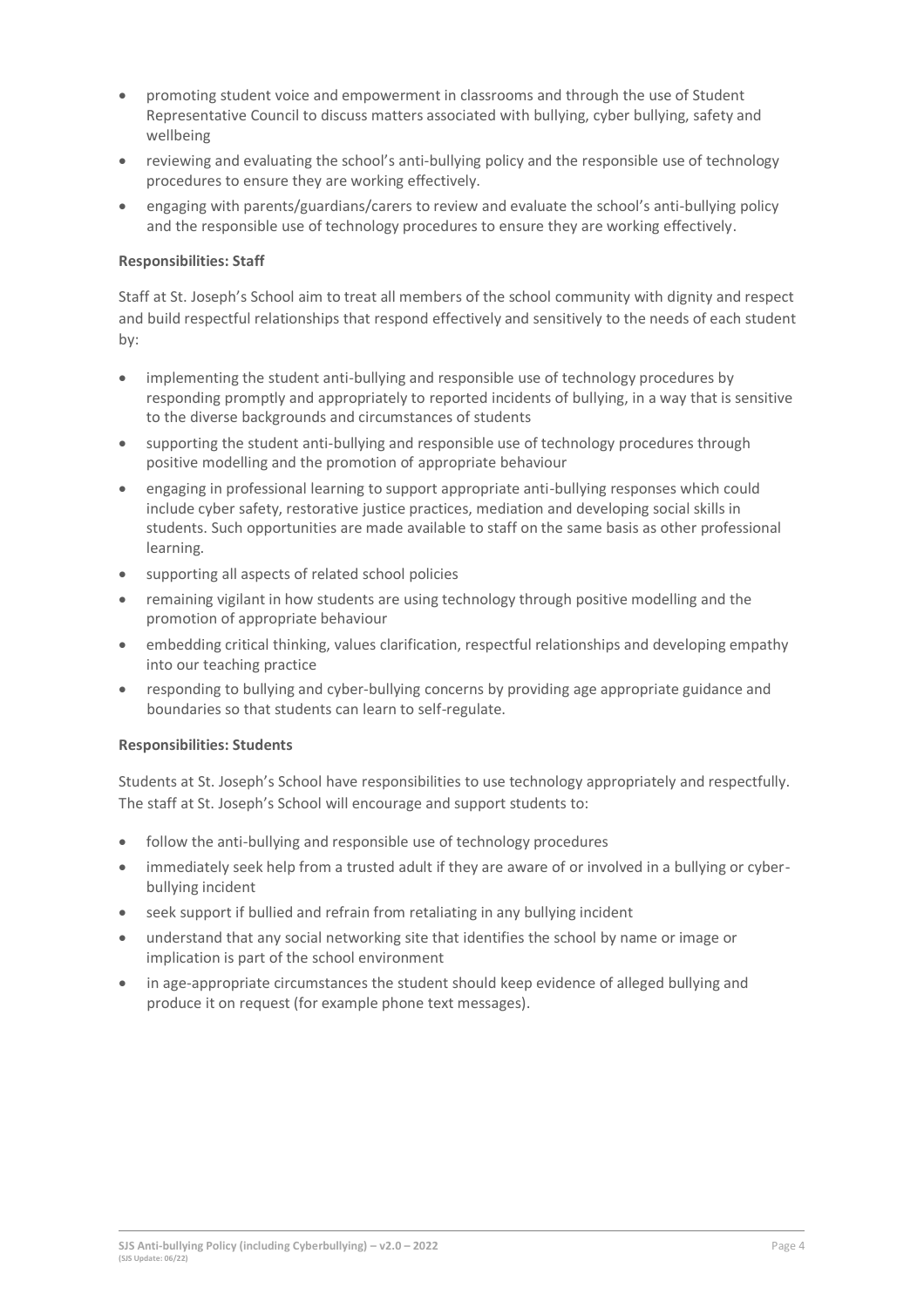#### **Responsibilities: Parents/Guardians/Carers**

Parents/guardians/carers at St. Joseph's School have responsibilities to use technology appropriately and respectfully. St. Joseph's School will work in partnership with parents/guardians/carers in responding to incidents of bullying. Staff at St. Joseph's School will:

- remind parents/guardians/carers about the need to reinforce the school messages in the proper use of technology to help children grow into ethical and responsible digital citizens
- encourage parents/guardians/carers to report serious matters of out-of-school hours bullying and cyber- bullying to the Police or other appropriate authority (such as the Internet Service Provider) and, as relevant, to the school
- ask parents/guardians/carers to contact the school immediately through the class teacher or directly through the principal if they know of any bullying incident
- expect that parents/guardians/carers will model behaviour that is indicative of Gospel values and that reflect the school's Vision and Mission statement. Thus parents/guardians/carers are required to act respectively to all members of the school community at all times.
- encourage parents/guardians/carers to report serious matters of out-of-school hours bullying and cyber- bullying to the Police or other appropriate authority (such as the Internet Service Provider). When such bullying concerns the wellbeing of their own child, parents/guardians/carers are to contact the principal.
- encourage parents/guardians/carers to be involved in decisions regarding incidents of bullying that affect their child, where this is appropriate.

### References

- [Privacy Compliance Manual](https://cevn.cecv.catholic.edu.au/Melb/Document-File/Polices-Compliance-and-Legal/Privacy/Privacy-Compliance-Manual.aspx) (2020). Catholic Education Commission of Victoria Ltd (CECV) (CEVN website)
- Department of Education and Training (Vic). 2021. [Bullying Prevention and Response Policy](https://www2.education.vic.gov.au/pal/bullying-prevention-response/policy)
- Department of Education and Training (Vic). 2021. [Cybersafety and Responsible Use of Digital](https://www2.education.vic.gov.au/pal/cybersafety/policy)  **[Technologies](https://www2.education.vic.gov.au/pal/cybersafety/policy)**
- Department of Education and Training (Vic). 2020. [Mobile Phones -](https://www2.education.vic.gov.au/pal/students-using-mobile-phones/policy) Student Use.

### **Resources**

Bully [Stoppers](https://www.education.vic.gov.au/about/programs/bullystoppers/Pages/default.aspx) – a resource containing information and advice for the school community, including students, parents and school staff.

[Bullying. No](https://bullyingnoway.gov.au/) Way! – a website for Australian schools, managed by the Safe and Supportive School Communities Working Group (SSSC) which has representatives from all states and territories, including the Catholic and independent schooling sectors.

[eSmart](https://www.education.vic.gov.au/about/programs/bullystoppers/Pages/esmart.aspx) – assists schools to develop a culture that promotes the safe, smart and responsible use of technology.

eSafety [Commissioner](https://www.esafety.gov.au/) – provides a range of up-to-date information and resources, coupled with a complaints system to assist children who experience serious cyberbullying and image-based abuse.

[Australian Student Wellbeing Framework \(2018\)](https://www.studentwellbeinghub.edu.au/docs/default-source/aswf_booklet-pdf.pdf)

#### [Student Wellbeing Hub](https://www.studentwellbeinghub.edu.au/)

Catholic Education Commission of Victoria Ltd (CECV). (2018). [Positive Behaviour Guidelines](http://www.cecv.catholic.edu.au/getmedia/bc1d235d-9a98-4bb4-b3ac-84b50fa7c639/CECV-Positive-Behaviour-Guidelines_FINAL2.aspx?ext=.pdf)